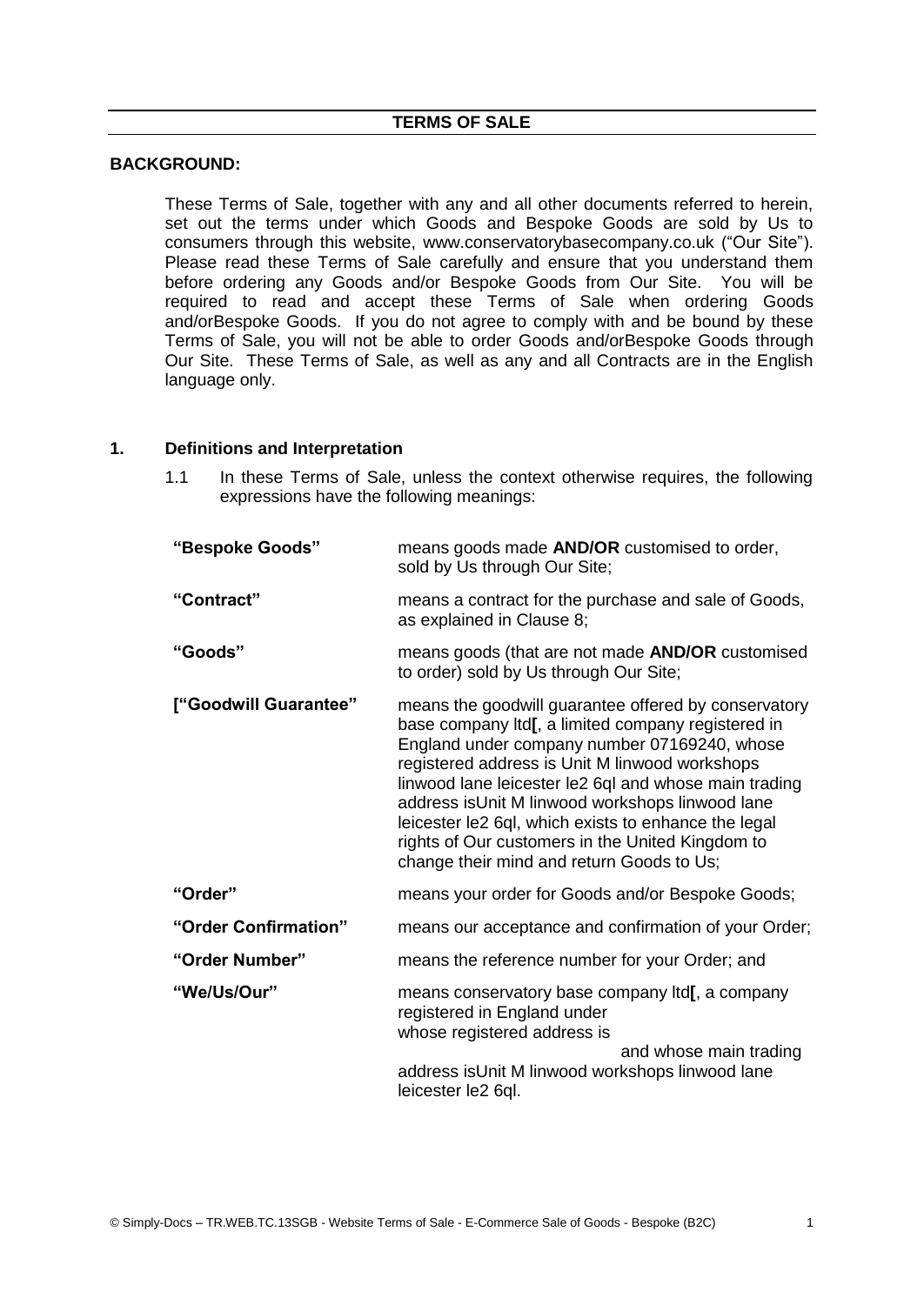# **2. Information About Us**

Our Sites, [www.conservatorybasecompany.co.uk](http://www.conservatorybasecompany.co.uk/) or [www.diyconservatoryquotes.co.uk](http://www.diyconservatoryquotes.co.uk/) or www.compositedoorsdirect.com or www.diyconservatorydeals.co.uk or www.localconservatory.co.uk or www.conservatorykit.co.uk or www.diydoubleglazing.co.uk

- 2.1 , are owned and operated by conservatory base company ltd, a limited company registered in England under company no. 07169240, whose registered address is Unit M linwood workshops linwood lane leicester le2 6ql and whose main trading address is Unit M linwood workshops linwood lane leicester le2 6ql. Our VAT number is Vat reg 989496721.
- 2.2
- 2.3 We are a members of Home Pro Ltd

# **3. Access to and Use of Our Site**

- 3.1 Access to Our Site is free of charge.
- 3.2 It is your responsibility to make any and all arrangements necessary in order to access Our Site.
- 3.3 Access to Our Site is provided "as is" and on an "as available" basis. We may alter, suspend or discontinue Our Site (or any part of it) at any time and without notice. We will not be liable to you in any way if Our Site (or any part of it) is unavailable at any time and for any period.

Use of Our Site is subject to our Website Terms of Use [www.conservatorybasecompany.co.uk](http://www.conservatorybasecompany.co.uk/) or [www.diyconservatoryquotes.co.uk](http://www.diyconservatoryquotes.co.uk/) or www.compositedoorsdirect.com or www.diyconservatorydeals.co.uk or www.localconservatory.co.uk or www.conservatorykit.co.uk or www.diydoubleglazing.co.uk

3.4 Please ensure that you have read them carefully and that you understand them.

# **4. Age Restrictions**

- 4.1 Consumers may only purchase Goods and/or Bespoke Goods through Our Site if they are at least 18 years of age.
- 4.2 None of the Goods or Bespoke Goods on Our Site may be purchased by anyone under 18 years of age.

#### Business Customers

These Terms of Sale do not apply to customers purchasing Goods and/or Bespoke Goods in the course of business.

# **5. International Customers**

Please note that We only sell to customers in the United Kingdom and Southern Ireland. We will accept orders from, but will not deliver to, customers outside the United Kingdom and southern Ireland but we will only deliver to the nearest shipping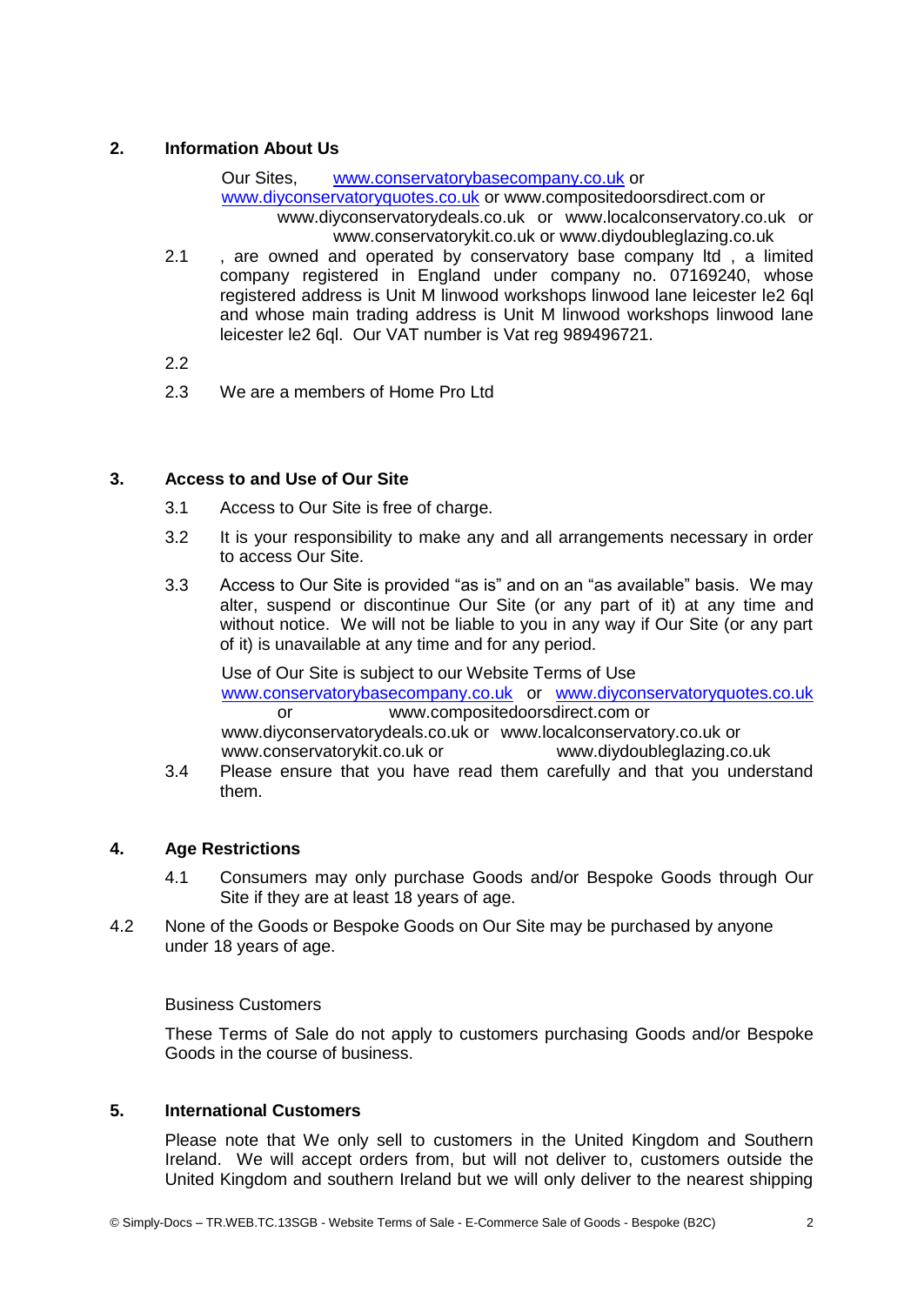agent or Uk port. Scottish Islands, and any uk Islands all delivery is on request

#### **6. Goods, Pricing and Availability**

- 6.1 We make all reasonable efforts to ensure that all descriptions and graphical representations of Goods and Bespoke Goods available from Us correspond to the actual Goods and/or Bespoke Goods that you will receive. Please note, however, the following:
	- 6.1.1 Images of Goods and Bespoke Goods are for illustrative purposes only. There may be slight variations between the image of a product and the actual product sold due to differences in computer displays and lighting conditions and, in the case of Bespoke Goods, variations resulting from your specific requirements;
	- 6.1.2 Images and/or descriptions of packaging are for illustrative purposes only; the actual packaging may vary**.**
	- 6.1.3 Due to the nature of the Goods and Bespoke sold through Our Site, there may be up to a 2% variance in the size,capacity,dimensions,measurements,weight, of those Goods and/or Bespoke Goods between the actual Goods and/or Bespoke Goods and the description.
- 6.2 Please note that sub-Clause 7.1 does not exclude Our responsibility for mistakes due to negligence on Our part and refers only to minor variations of the correct Goods and/or Bespoke Goods, not to different ones altogether. Please refer to Clause 11 if you receive incorrect Goods and/or Bespoke Goods.
- 6.3 Where appropriate, you may be required to select the required size,model,colour,number, **and type of ancillaries**of the Goods and/or Bespoke Goods that you are purchasing.
- 6.4 If you order Bespoke Goods from Us, We will make**OR** customise them to your specifications and requirements, as detailed in the descriptions accompanying such products on Our Site. When you place an Order for Bespoke Goods, We will provide details of the information required from you.
- 6.5 When placing an Order for Bespoke Goods, please ensure that all information that you provide to Us is correct, accurate, and complete. We cannot accept the return of any Bespoke Goods if that return is due to incorrect information provided by you. Please note that this does not affect your legal rights.
- 6.6 We cannot guarantee that Goods and/or Bespoke Goods will always be available. Stock indications are not provided on Our Site , as we make bespoke for everything
- 6.7 Minor changes may, from time to time, be made to certain Goods and/or Bespoke Goods between your Order being placed and Us processing that Order and dispatching the Goods and/or Bespoke Goods, for example, to reflect changes in relevant laws and regulatory requirements, or to address particular technical or security issues. Any such changes will not change any main characteristics of the Goods or Bespoke Goods and will not normally affect your use of those Goods and/or Bespoke Goods. However, if any change is made that would affect your use of the Goods and/or Bespoke Goods, suitable information will be provided to you.
- 6.8 We make all reasonable efforts to ensure that all prices shown on Our Site are correct at the time of going online. We reserve the right to change prices and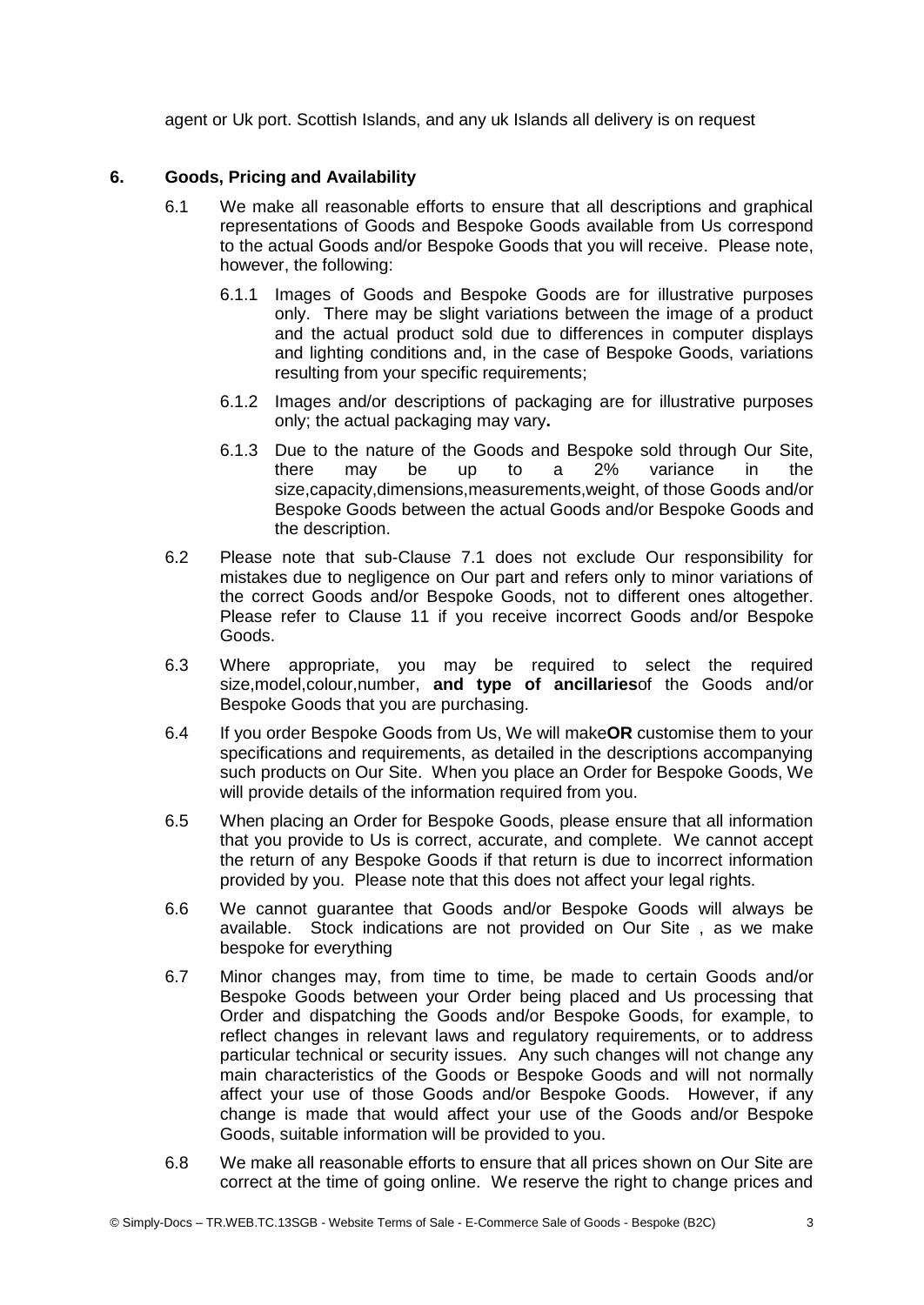to add, alter, or remove special offers from time to time and as necessary. All pricing information is reviewed and updated every 3months. Changes in price will not affect any order that you have already placed (please note sub-Clause 7.11 regarding VAT, however).

- 6.9 All prices are checked by Us before We accept your Order. In the unlikely event that We have shown incorrect pricing information, We will contact you in writing to inform you of the mistake. If the correct price is lower than that shown when you made your Order, we will simply charge you the lower amount and continue processing your Order. If the correct price is higher, We will give you the option to purchase the Goods and/or Bespoke Goods at the correct price or to cancel your Order (or the affected part of it). We will not proceed with processing your Order in this case until you respond. If We do not receive a response from you within 3 months, We will treat your Order as cancelled and notify you of this in writing.
- 6.10 In the event that the price of Goods and/or Bespoke Goods you have ordered changes between your Order being placed and Us processing that Order and taking payment, you will be charged the price shown on Our Site at the time of placing your Order.
- 6.11 All prices on Our Site include VAT. If the VAT rate changes between your Order being placed and Us taking payment, the amount of VAT payable will be automatically adjusted when taking payment.

Delivery charges are not included in the price of Goods or Bespoke Goods displayed on Our Site. For more information on delivery charges, please refer t[owww.conservatorybasecompany.co.uk](http://www.conservatorybasecompany.co.uk/) or [www.diyconservatoryquotes.co.uk](http://www.diyconservatoryquotes.co.uk/) or www.compositedoorsdirect.com or www.diyconservatorydeals.co.uk or www.localconservatory.co.uk or www.conservatorykit.co.uk or www.diydoubleglazing.co.uk

6.12 Delivery options and related charges will be presented to you as part of the order process.

# **7. Orders – How Contracts Are Formed**

- 7.1 Our Site will guide you through the ordering process. Before submitting your Order you will be given the opportunity to review your Order and amend it. Please ensure that you have checked your Order carefully before submitting it. In particular, if you are ordering Bespoke Goods, please check the details you have provided carefully as We may not be able to accommodate changes once we have begun makingyour Bespoke Goods.
- 7.2 If, during the order process, you provide Us with incorrect or incomplete information, please contact Us as soon as possible. If We are unable to process your Order due to incorrect or incomplete information, We will contact you to ask to correct it. If you do not give us the accurate or complete information within a reasonable time of Our request, We will cancel your Order and treat the Contract as being at an end. If We incur any costs as a result of your incorrect or incomplete information, We may pass those costs on to you.
- 7.3 No part of Our Site constitutes a contractual offer capable of acceptance. Your Order constitutes a contractual offer that We may, at Our sole discretion, accept. Our acknowledgement of receipt of your Order does not mean that we have accepted it. Our acceptance is indicated by Us sending you an Order Confirmation by email. Only once We have sent you an Order Confirmation will there be a legally binding Contract between Us and you.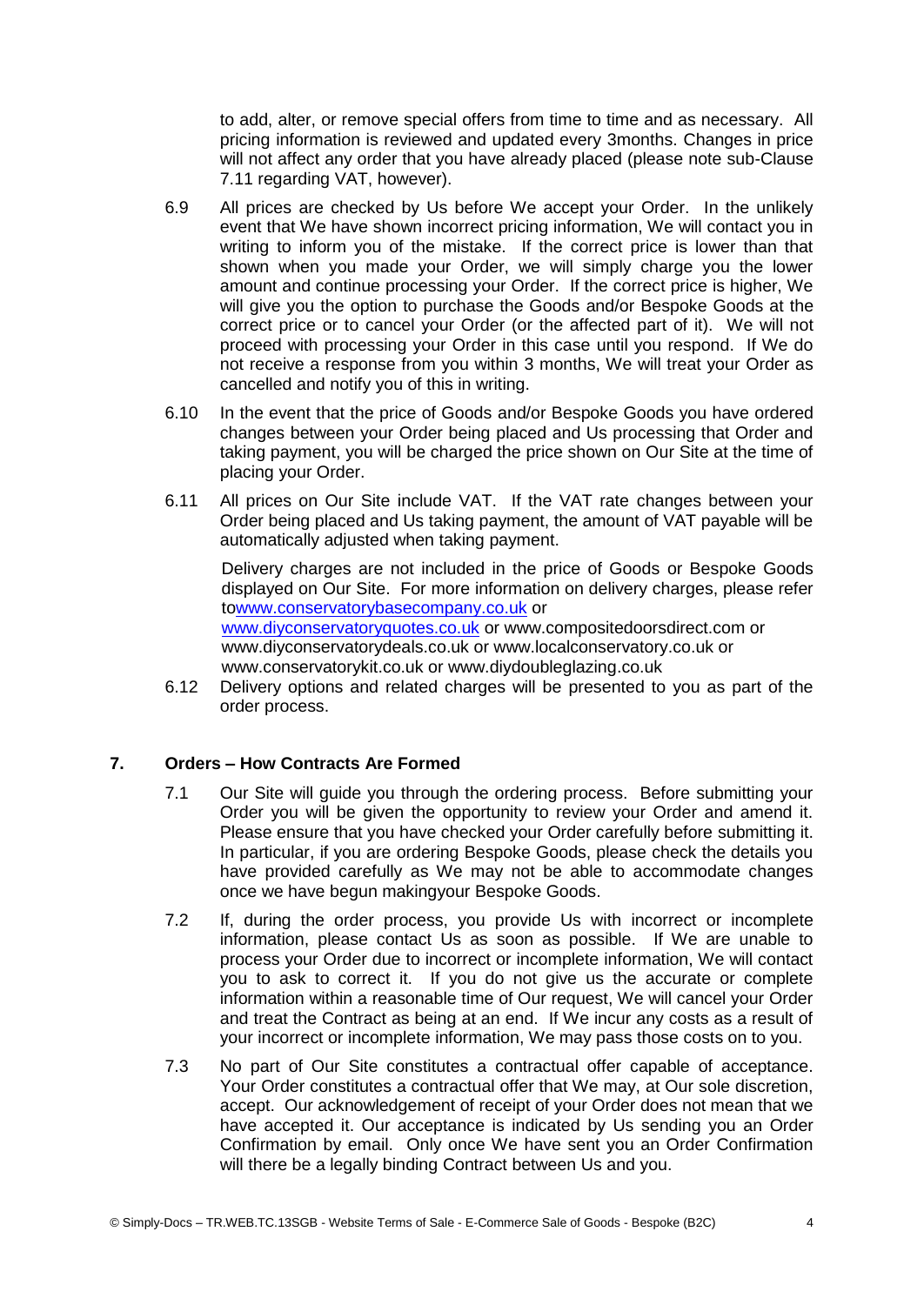- 7.4 Order Confirmations shall contain the following information:
	- 7.4.1 Your Order Number;
	- 7.4.2 Confirmation of the Goods and/or Bespoke Goods ordered including full details of the main characteristics of those Goods and/or Bespoke Goods;
	- 7.4.3 Fully itemised pricing for the Goods and/or Bespoke Goods ordered including, where appropriate, taxes, delivery and other additional charges:
	- 7.4.4 Estimated delivery date(s)
	- 7.4.5 all our order confirmations need to checked and signed before we process and confirm delivery dates.
- 7.5 We will also include a paper copy of the Order Confirmation posted to you to check sign and send back. This may be emailed for speed but we still require fully signed documents before
- 7.6 In the unlikely event that We do not accept or cannot fulfil your Order for any reason, We will explain why in writing. No payment will be taken under normal circumstances. If We have taken payment any such sums will be refunded to you as soon as possible.
- 7.7 Any refunds due under this Clause 8 will be made using the same payment method that you used when ordering the Goods and/or Bespoke Goods**[**unless you specifically request that We make a refund using a different method**]**.

# **8. Payment**

- 8.1 Payment for Goods and/or Bespoke Goods and related delivery charges must always be made in advance and you will be prompted to pay during the order process. We accept the following methods of payment on Our Site:
	- 8.1.1 we use card save direct payments, bacs transfer We are **unable** to accept payment by MasterCard Signia, MasterCard World or American Express.

# **9. Delivery, Risk and Ownership**

- 9.1 All Goodspurchased through Our Site will normally be delivered within 30 calendar days after the date of Our Order Confirmation unless otherwise agreed or specified during the Order process (subject to delays caused by events outside of Our control, for which see Clause 14). Please note that Bespoke Goods may take longer and that We will provide further information during the Order process **if this is the case**
- 9.2 If We are unable to deliver the Goods and/or Bespoke Goods on the delivery date, the following will apply:
	- 9.2.1 If no one is available at your delivery address to receive the Goods and/or Bespoke Goods and the Goods and/or Bespoke Goods cannot be left in a safe place nominated by you **we reserve the right to charge you for a redelivery.**
	- 9.2.2 All our conservatories are delivered with a two man crew , our durabase or large item deliveries such as bifold doors will need a fit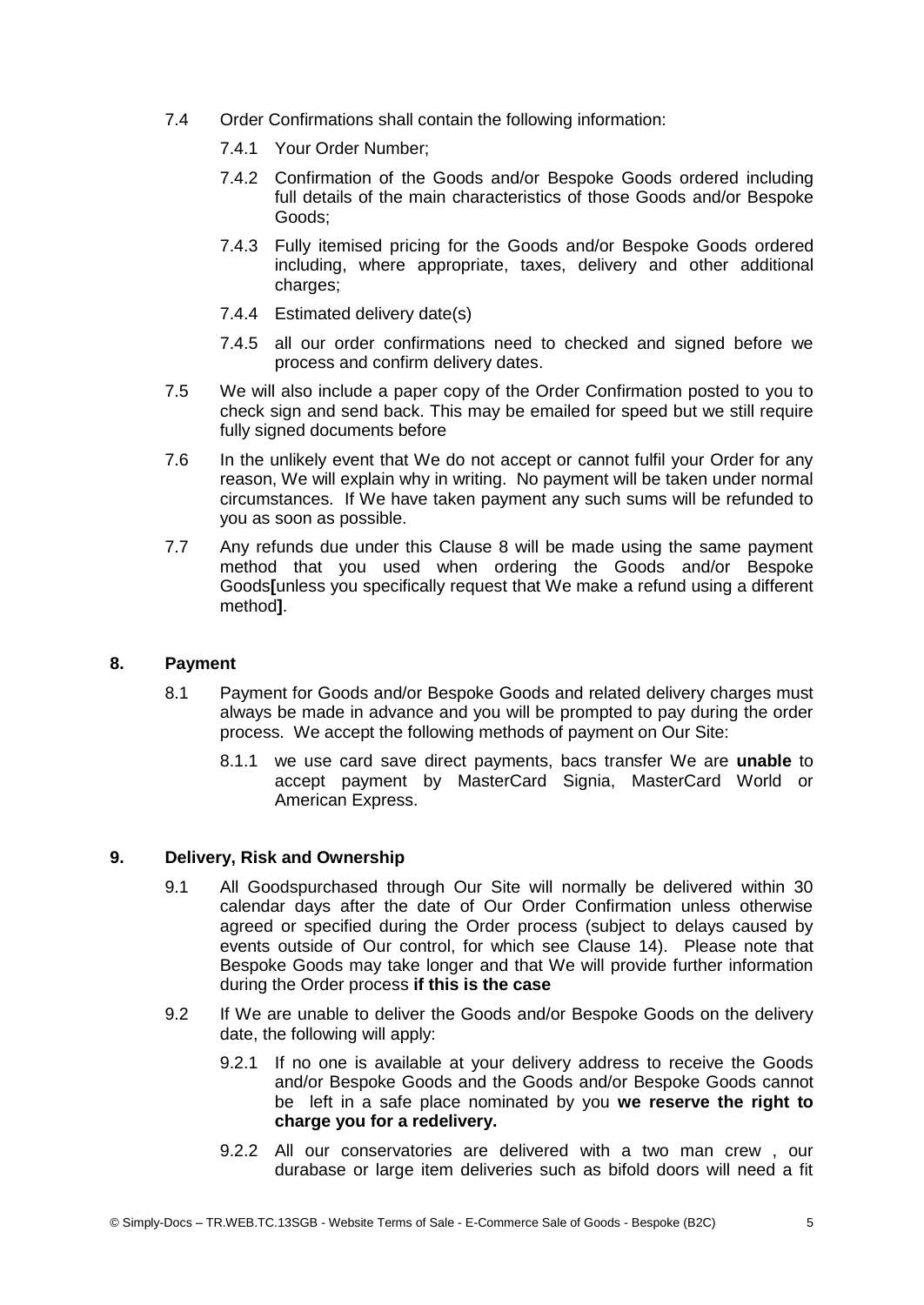and able person to assist off load. Or if you need an assisted off load please notify us and we can charge accordingly for the extra labour or rearrange a suitable day for you

- 9.2.3
- 9.2.4 If you do not collect the Goods and/or Bespoke Goods or rearrange delivery within 2weeks, We will contact you to ask you how you wish to proceed. If we cannot contact you or arrange redelivery or collection, We will treat the Contract as cancelled and recover the Goods and/or Bespoke Goods. If this happens, in the case of Goods, you will be refunded the purchase price of those Goods themselves, but not the cost of delivery. In the case of Bespoke Goods, no refunds will be given. We may also bill you for any reasonable additional cost that we incur in recovering the Goods and/or Bespoke Goods.
- 9.3 In the unlikely event that We fail to deliver the Goods and/or Bespoke Goods within 30 calendar days of Our Order Confirmation (or as otherwise agreed or specified as under sub-Clause 10.1), if any of the following apply you may treat the Contract as being at an end immediately:
	- 9.3.1 We have refused to deliver your Goods and/or Bespoke Goods; or
	- 9.3.2 In light of all relevant circumstances, delivery within that time period was essential; or
	- 9.3.3 You told Us when ordering the Goods and/or Bespoke Goods that delivery within that time period was essential.
- 9.4 If you do not wish to cancel under sub-Clause 10.3 or if none of the specified circumstances apply, you may specify a new (reasonable) delivery date. If We fail to meet the new deadline, you may then treat the Contract as being at an end.
- 9.5 You may cancel all or part of your Order under sub-Clauses 10.3 or 10.4 provided that separating the Goods. Goods in your Order would not significantly reduce their value. Any sums that you have already paid for cancelled Goodsand their delivery will be refunded to you within 1 month. Please note that if any cancelled Goods and/or Bespoke Goods are delivered to you, you must return them to Us or arrange with Us for their collection. In either case, We will not bear the cost of returning the cancelled Goods and/or Bespoke Goods.
- 9.6 Delivery shall be deemed complete and the responsibility for the Goods and/or Bespoke Goods will pass to you once We have delivered them to the address **i**ncluding, where relevant, any alternative address you have provided.
- 9.7 Ownership of the Goods and/or Bespoke Goods passes to you once we have received payment in full of all sums due (including any applicable delivery charges).
- 9.8 Any refunds due under this Clause 10 will be made using the same payment method that you used when ordering the Goods and/or Bespoke Goods.

# **10. Faulty, Damaged or Incorrect Goods**

10.1 By law, We must provide goods that are of satisfactory quality, fit for purpose, as described at the time of purchase, in accordance with any pre-contract information We have provided, and that match any samples or models that you have seen or examined (unless We have made you aware of any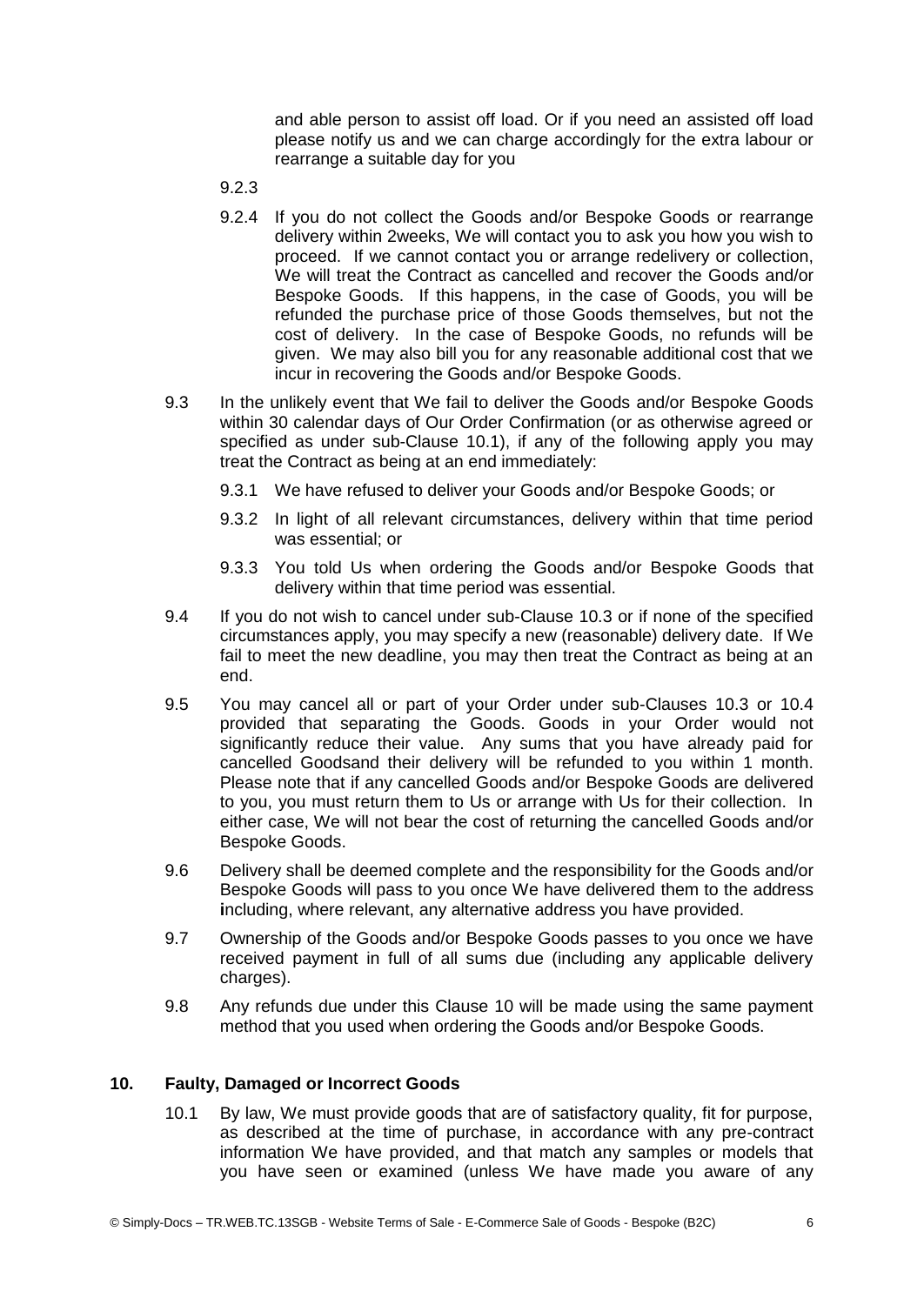differences). If any digital content is included in the Goods and/or Bespoke Goods, that digital content must also conform. If any Goods and/or Bespoke Goods you have purchased do not comply and, for example, have faults or are damaged when you receive them, or if you receive incorrect (or incorrectly priced) Goods and/or Bespoke Goods, please contact Us at drawings@conservatorybasecompany.co.uk or 01162960728 as soon as reasonably possible to inform Us of the fault, damage or error, and to arrange for a refund, repair or replacement. Please note that if Bespoke Goods are incorrectas a result of your provision of incorrect information, rather than them not matching Our description, as explained in sub-Clause 7.5, you will not be able to return those Bespoke Goods. Otherwise, your available remedies will be as follows:

- 10.1.1 Beginning on the day that you receive the Goods and/or Bespoke Goods (and ownership of them) you have a 30 calendar day right to reject them and to receive a full refund if they do not conform as stated above.
- 10.1.2 If you do not wish to reject the Goods and/or Bespoke Goods, or if the 30 calendar day rejection period has expired, you may request a repairorreplacement. We will bear any associated costs and will carry out the repair or replacement within a reasonable time and without significant inconvenience to you. In certain circumstances, where a repair or replacement is impossible or otherwise disproportionate, We may instead offer you the alternative (i.e. a replacement instead of a repair or vice versa) or a full refund. If you request a repair or replacement during the 30 calendar day rejection period, that period will be suspended while We carry out the repair or replacement and will resume on the day that you receive the replacement or repaired Goods and/or Bespoke Goods. If less than 7 calendar days remain out of the original period, it will be extended to 7 calendar days.
- 10.1.3 If, after a repair or replacement, the Goods and/or Bespoke Goods still do not conform (or if We cannot do so as previously described, or have failed to act within a reasonable time or without significant inconvenience to you), you may have the right either to keep them at a reduced price, or to reject them in exchange for a refund.
- 10.1.4 If you exercise the final right to reject the Goods and/or Bespoke Goods more than six months after you have received them (and ownership of them), We may reduce any refund to reflect the use that you have had out of the Goods and/or Bespoke Goods.
- 10.1.5 Within a period of six years after you have received the Goods and/or Bespoke Goods (and ownership of them), if the Goods and/or Bespoke Goods do not last a reasonable length of time, you may be entitled to a partial refund. Please be aware that after six months have passed since you received the Goods and/or Bespoke Goods, the burden of proof will be on you to prove that the defect or non-conformity existed at the time of delivery.
- 10.2 Please note that you will not be eligible to claim under this Clause 11 if We informed you of the fault(s), damage or other problems with the Goods and/or Bespoke Goods before you purchased them (and it is because of the same issue that you now wish to return them); if you have purchased the Goods and/or Bespoke Goods for an unsuitable purpose that is neither obvious nor made known to Us and the problem has resulted from your use of the Goods and/or Bespoke Goods for that purpose; or if the problem is the result of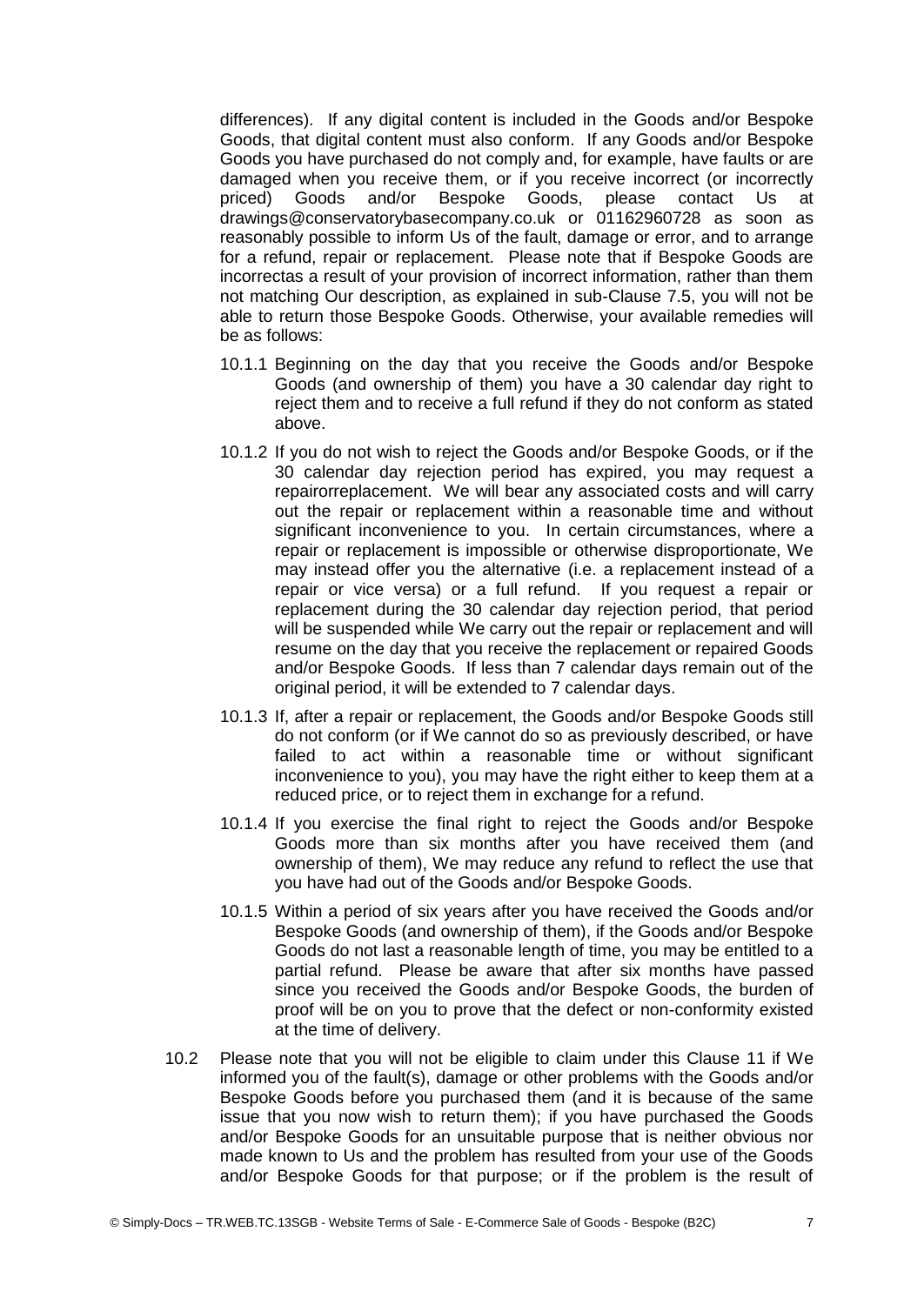normal wear and tear, misuse or intentional or careless damage. Please also note that you may not return Goods and/or Bespoke Goods to Us under this Clause 11 merely because you have changed your mind. Please refer to Clause 12 for more details.

- 10.3 To return Goods and/or Bespoke Goods to Us for any reason under this Clause 11,please contact Us at drawings@conservatorybasecompany.co.uk to arrange for a collection and return. We will be fully responsible for the costs of returning Goods and/or Bespoke Goods under this Clause 11 and will reimburse you where appropriate.
- 10.4 Refunds (whether full or partial, including reductions in price) under this Clause 11 will be issued within 14 calendar days of the day on which We agree that you are entitled to the refund.
- 10.5 Any and all refunds issued under this Clause 11 will include all delivery costs paid by you when the Goods and/or Bespoke Goods were originally purchased.
- 10.6 Refunds under this Clause 11 will be made using the same payment method that you used when making your Order**[**unless you specifically request that We make a refund using a different method**]**.
- 10.7 For further information on your rights as a consumer, please contact your local Citizens' Advice Bureau or Trading Standards Office.

#### **11. Cancelling and Returning Goods if You Change Your Mind**

- 11.1 If you are a consumer in the European Union, you may have a legal right to a "cooling-off" period within which you can cancel the Contract for any reason, subject to the exceptions stated below (including ,but not limited to, Bespoke Goods). This period begins once your Order is complete and We have sent you your Order Confirmation, i.e. when the Contract between you and Us is formed. You may also cancel for any reason before We send the Order Confirmation.
- 11.2 If you wish to exercise your right to cancel under this Clause 12, you must inform Us of your decision within the cooling-off period as extended by Our Goodwill Guarantee. You may do so in any way you wish, however for your convenience cancellation by email or by post is effective from the date on which you send Us your message. Please note that the cooling-off period lasts for whole calendar days. If, for example, you send Us an email or letter by 23:59:59 on the final day of the cooling-off period, your cancellation will be valid and accepted. If you would prefer to contact Us directly to cancel, please use the following details:

Telephone: 01162960728;

Email: drawings@conservatorybasecompany.co.uk;

Post: Unit M linwood workshops linwood lane leicester le2 6ql;

In each case, providing Us with your name, address, email address, telephone number, and Order Number.

- 11.3 We may ask you why you have chosen to cancel and may use any answers you provide to improve Our products and services, however please note that you are under no obligation to provide any details if you do not wish to.
- 11.4 Please note that Bespoke Goods do not qualify for the 14 calendar day cooling off period or Our Goodwill Guarantee. You may cancel after receiving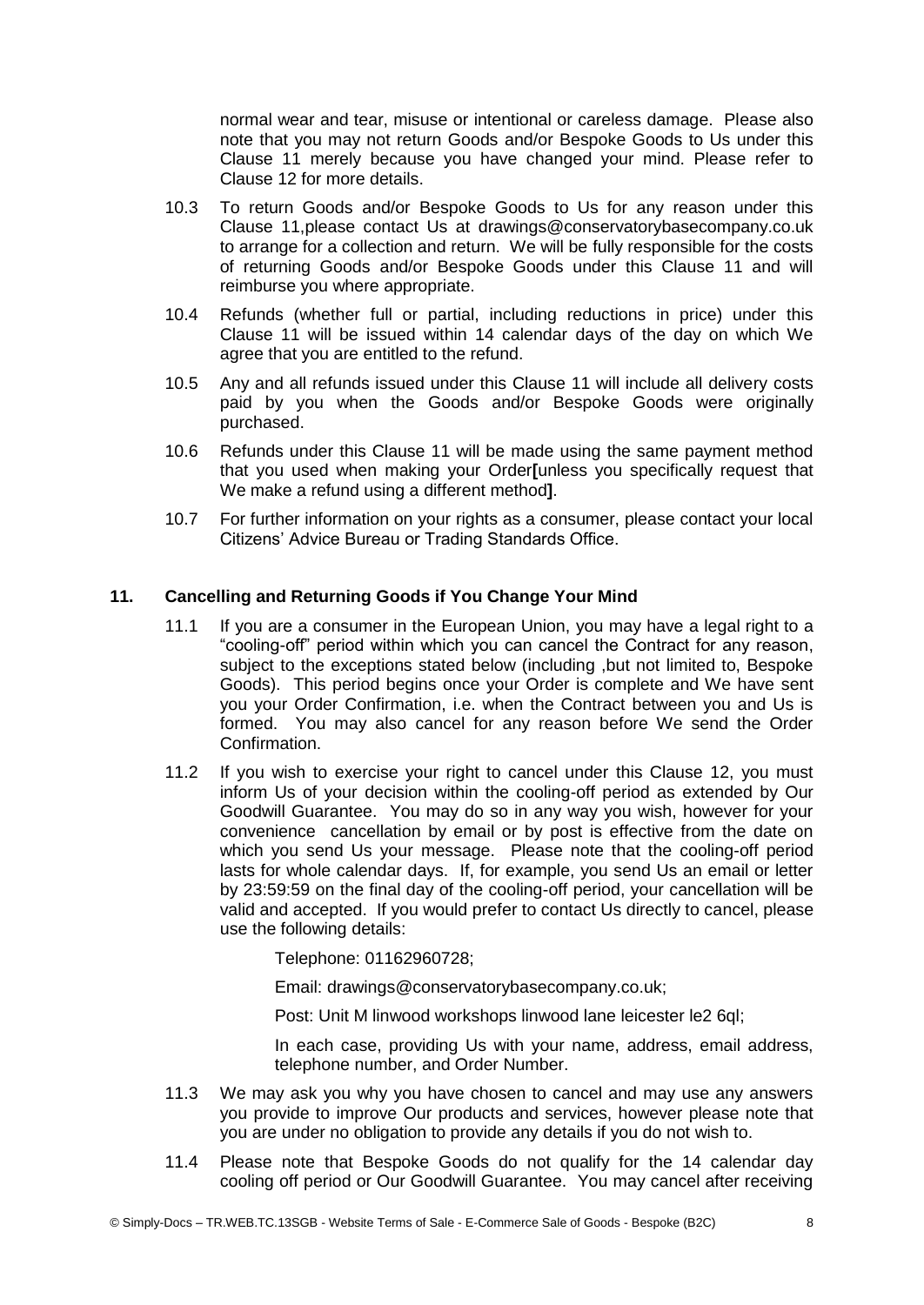Bespoke Goods if there is a problem with them, as set out in Clause 11, but you cannot cancel merely because you have changed your mind.

- 11.5 Please also note that you may lose your legal right to cancel under this Clause 12 in the following circumstances:
	- 11.5.1 If the Goods are sealed for health or hygiene reasons and you have unsealed those Goods after receiving them;
	- 11.5.2 If the Goods consist of sealed audio or video recordings (e.g. CD or DVD) or sealed computer software and you have unsealed the Goods after receiving them;
	- 11.5.3 If the Goods are likely to deteriorate quickly, for example flowers or food;
	- 11.5.4 If the Goods have been inseparably mixed with other items (according to their nature) after you have received them.
- 11.6 Please ensure that you return Goods to Us no more than 14 calendar days after the day on which you have informed Us that you wish to cancel under this Clause 12.
- 11.7 You may request that We collect the Goods from you. Please ensure that the Goods are ready for collection at the agreed time and location.
- 11.8 You may return Goods to Us in person during Our business hours of 9-17.00hr Mon to Friday or you may return them by post or another suitable delivery service of your choice to Our returns address at Unit M linwood workshops linwood lane leicester le2 6ql. Please note that you must bear the costs of returning Goods to Us if cancelling under this Clause 12. We will also charge you the direct cost to Us of collection if you request that We collect the Goods from you. **OR** The cost of returning Goods to Us should not normally exceed the cost of having them originally delivered to you if you use the same carrier.
- 11.9 Refunds under this Clause 12 will be issued to you within 14 calendar days of the following:
	- 11.9.1 The day on which We receive the Goods back; or
	- 11.9.2 The day on which you inform Us (supplying evidence) that you have sent the Goods back (if this is earlier than the day under sub-Clause 12.9.1); or
	- 11.9.3 If We are collecting the Goods under sub-Clause 12.8, the day on which you inform Us that you wish to cancel the Contract; or
	- 11.9.4 If We have not yet provided an Order Confirmation or have not yet dispatched the Goods, the day on which you inform Us that you wish to cancel the Contract.
- 11.10 Refunds under this Clause 12 may be subject to deductions in the following circumstances:
	- 11.10.1Refunds may be reduced for any diminished value in the Goods resulting from your excessive handling of them (e.g. no more than would be permitted in a shop). Please note that if We issue a refund before We have received the Goods and have had a chance to inspect them, We may subsequently charge you an appropriate sum if We find that the Goods have been handled excessively.
	- 11.10.2 We will not refund for bespoke ordered goods and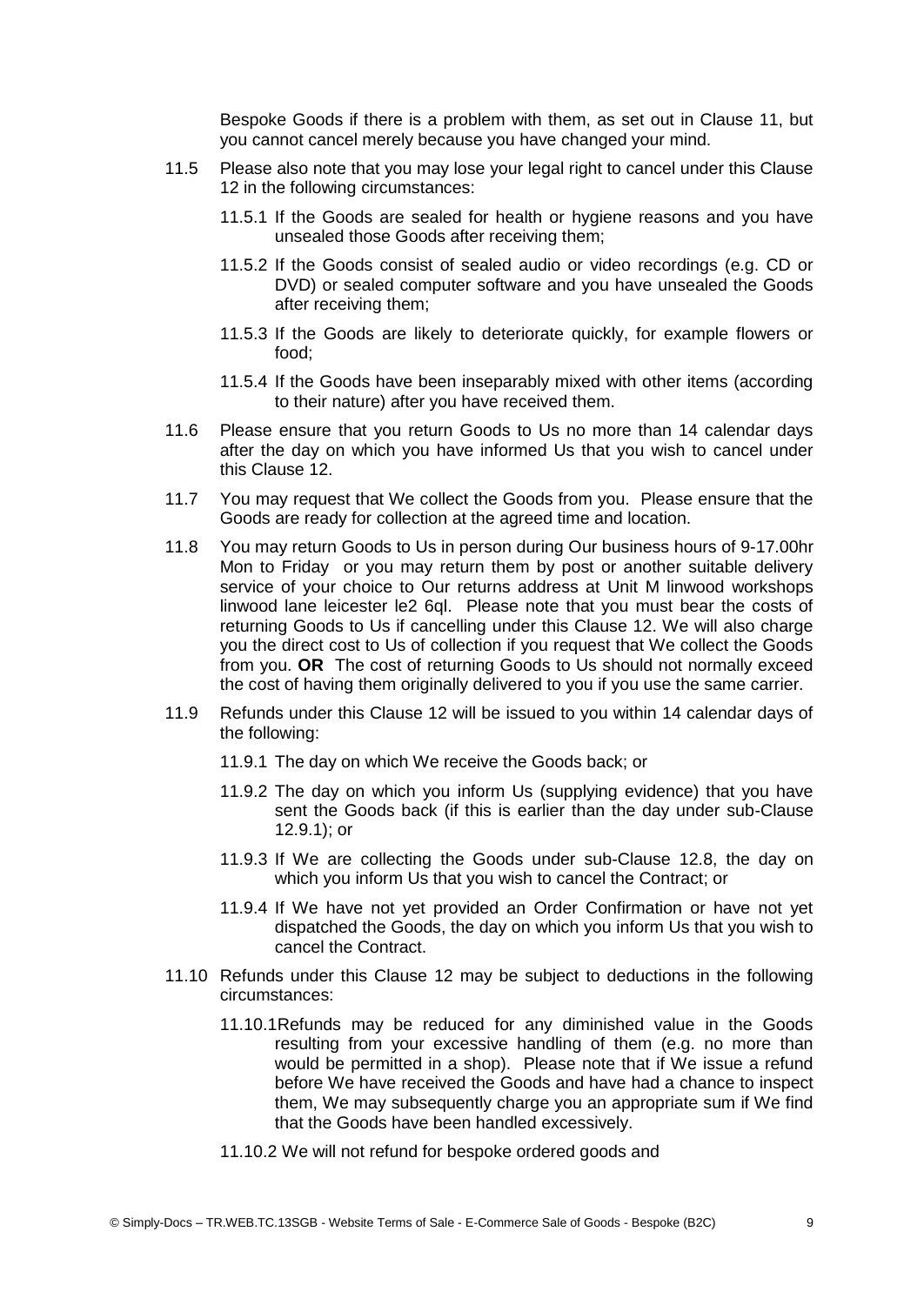11.10.3Standard delivery charges will be reimbursed in full as part of your refund. Please note, however, that We cannot reimburse for premium delivery. We will only reimburse the equivalent standard delivery costs when issuing refunds under this Clause 12.. We are required by law to reimburse standard delivery charges (or the equivalent) only

Refunds under this Clause 12 will be made using the same payment method that you used when ordering the Goods**.**

# **Our Liability to Consumers**

Liability

Except in respect of death or personal injury caused by the Supplier's Conservatory Base Company (ltd) www.diyconservatoryquotes.co.uk negligence, the Supplier will not by reason of any representation, implied warranty, condition or other term, or any duty at common law or under express terms of this contract, be liable for any loss of profit or any indirect, special or consequential loss, damage, costs, expenses or other claims (whether caused by the Supplier's servants or agents or otherwise) in connection with the performance of this contract or with the use by the Client of the Services or products supplied.

The Client shall indemnify the Supplier against all damages, costs, claims and expenses suffered by the Supplier arising from loss or damage to any equipment or products (including that of third parties) caused by the Client, or its agent or employees.

The Supplier shall not be liable to the Client or be deemed to be in breach of these terms and conditions by reason of any delay in performing, or any failure to perform, any of the Supplier's obligations if the delay or failure was due to any cause beyond the Supplier's reasonable control.

Where the Client consists of two or more persons such expression throughoutshall mean and include such two or more persons and each or any of them.

All obligations on the part of such a Client shall be joint and several obligations of such persons.

- 11.11 We only supply goods for domestic and private use by consumers. We make no warranty or representation that the Goods and/or Bespoke Goods are fit for commercial, business or industrial use of any kind (including resale). We will not be liable to you for any loss of profit, loss of business, interruption to business, or for any loss of business opportunity.
- 11.12 Nothing in these Terms of Sale seeks to limit or exclude Our liability for death or personal injury caused by Our negligence (including that of Our employees, agents or sub-contractors); or for fraud or fraudulent misrepresentation.
- 11.13 Nothing in these Terms of Sale seeks to exclude or limit your legal rights as a consumer. For more details of your legal rights, please refer to your local Citizens Advice Bureau or Trading Standards Office.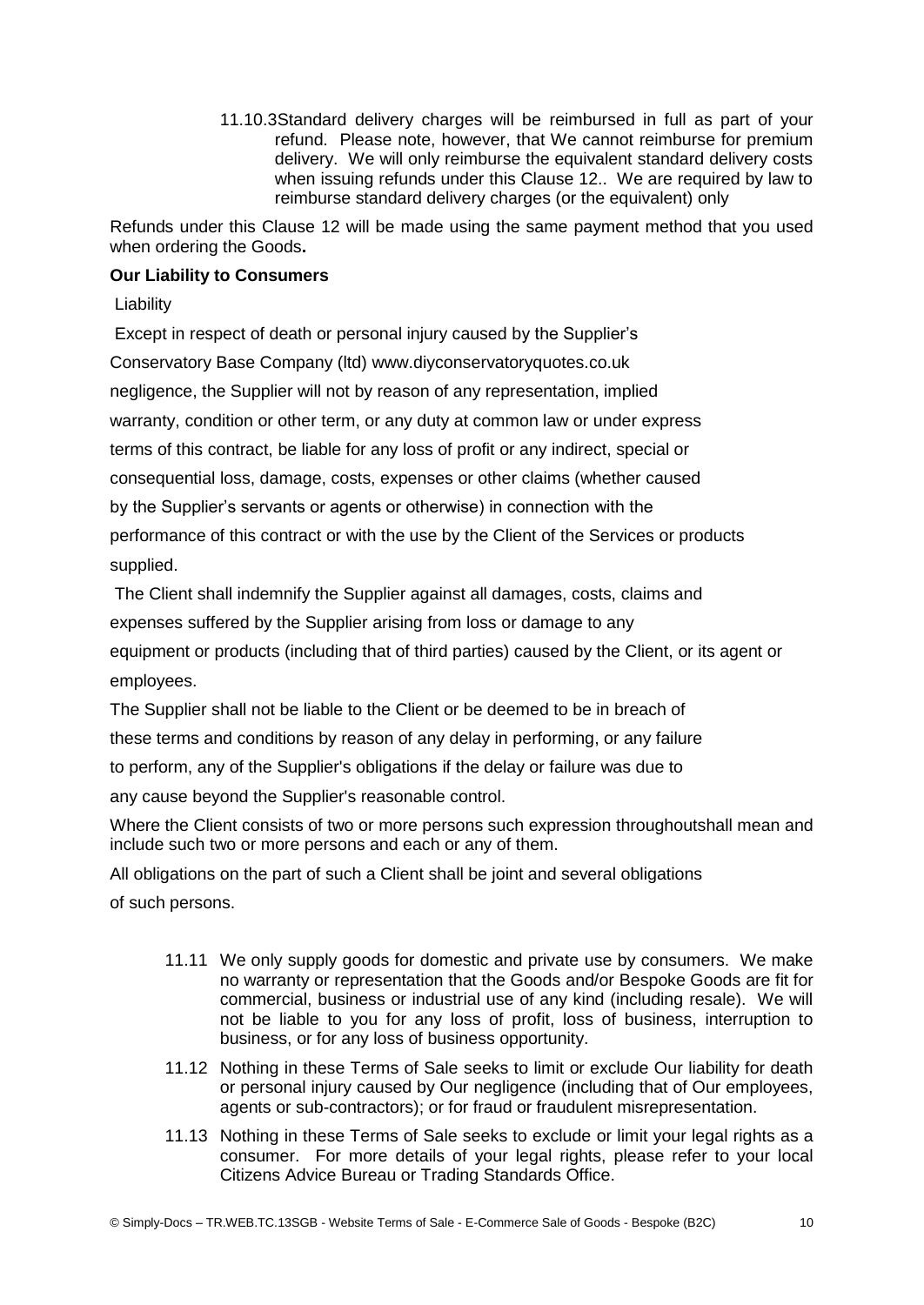# **12. Events Outside of Our Control (Force Majeure)**

- 12.1 We will not be liable for any failure or delay in performing Our obligations where that failure or delay results from any cause that is beyond Our reasonable control. Such causes include, but are not limited to: power failure, internet service provider failure, strikes, lock-outs or other industrial action by third parties, riots and other civil unrest, fire, explosion, flood, storms, earthquakes, subsidence, acts of terrorism (threatened or actual), acts of war (declared, undeclared, threatened, actual or preparations for war), epidemic or other natural disaster, or any other event that is beyond Our reasonable control.
- 12.2 If any event described under this Clause 14 occurs that is likely to adversely affect Our performance of any of Our obligations under these Terms of Sale:
	- 12.2.1 We will inform you as soon as is reasonably possible;
	- 12.2.2 We will take all reasonable steps to minimise the delay;
	- 12.2.3 To the extent that we cannot minimise the delay, Our affected obligations under these Terms of Sale (and therefore the Contract) will be suspended and any time limits that We are bound by will be extended accordingly;
	- 12.2.4 We will inform you when the event outside of Our control is over and provide details of any new dates, times or availability of Goods and/or Bespoke Goods as necessary;
	- 12.2.5 If the event outside of Our control continues for more than 3 months We will cancel the Contract and inform you of the cancellation. Any refunds due to you as a result of that cancellation will be paid to you as soon as is reasonably possible and in any event within 14 days of the date on which the Contract is cancelled;
	- 12.2.6 If an event outside of Our control occurs and continues for more than 3 monthsand you wish to cancel the Contract as a result, you may do so in any way you wish, however for your convenience If you would prefer to contact Us directly to cancel, please use the following details:

Telephone: 01162960728;

Email: drawings@conservatorybasecompany.co.uk;

Post: Unit M linwood workshops linwood lane leicester le2 6ql;

In each case, providing Us with your name, address, email address, telephone number, and Order Number. Any refunds due to you as a result of such cancellation will be paid to you as soon as is reasonably possible and in any event within <<insert time period>> of the date on which the Contract is cancelled.

# **13. Communication and Contact Details**

13.1 If you wish to contact Us with general questions or complaints, you may contact Us by telephone at 01162960728, by email at drawings@conservatorybasecompany.co.uk, or by post at Unit M linwood workshops linwood lane leicester le2 6ql.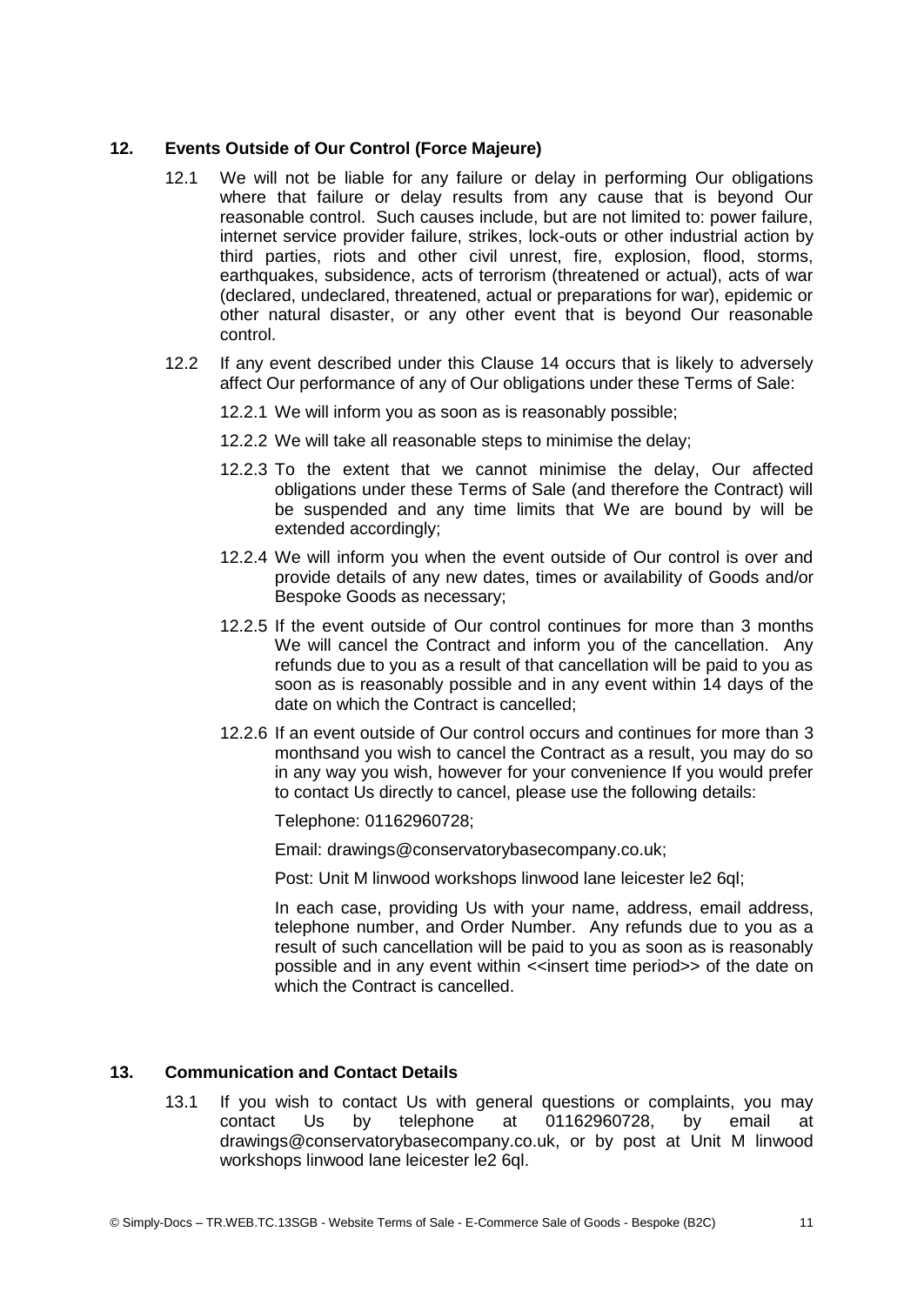- 13.2 For matters relating the Goods and/or Bespoke Goods or your Order, please contact Us by telephone at 01162960728, by email at drawings@conservatorybasecompany.co.uk, or by post at Unit M linwood workshops linwood lane leicester le2 6ql.
- 13.3 For matters relating to cancellations, please contact Us by telephone at 01162960728, by email at drawings@conservatorybasecompany.co.uk, by post at Unit M linwood workshops linwood lane leicester le2 6ql, or refer to the relevant Clauses above.

#### **14. Complaints and Feedback**

- 14.1 We always welcome feedback from Our customers and, whilst We always use all reasonable endeavours to ensure that your experience as a customer of Ours is a positive one, We nevertheless want to hear from you if you have any cause for complaint.
- 14.2 All complaints are handled in accordance with Our complaints handling policy and procedure, respectively.
- 14.3 If you wish to complain about any aspect of your dealings with Us, please contact Us in one of the following ways:
	- 14.3.1 **[**In writing, addressed to drawings@conservatorybasecompany.co.uk, Unit M linwood workshops linwood lane leicester le2 6ql;**]**
	- 14.3.2 **[**By email, addressed to drawings@conservatorybasecompany.co.uk, at drawings@conservatorybasecompany.co.uk;**]**
	- 14.3.3 **[**By contacting Us by telephone on 01162960728

#### **15. How We Use Your Personal Information (Data Protection)**

- 15.1 All personal information that We may collect (including, but not limited to, your name, address and telephone number) will be collected, used and held in accordance with the provisions of the Data Protection Act 1998 and your rights under that Act.
- 15.2 We may use your personal information to:
	- 15.2.1 Provide Our Goods and/or Bespoke Goods and services to you;
	- 15.2.2 Process your Order (including payment); and
	- 15.2.3 Inform you of new products and/or services available from Us (if you opt or have previously opted to receive it). You may request that We stop sending you this information at any time.
- 15.3 In certain circumstances (if, for example, you wish to purchase Goods and/or Bespoke Goods on credit), and with your consent, We may pass your personal information on to credit reference agencies. These agencies are also bound by the Data Protection Act 1998 and should use and hold your personal information accordingly.
- 15.4 We will not pass on your personal information to any third parties **[**without first obtaining your express permission**]**.

#### **16. Other Important Terms**

16.1 We may transfer (assign) Our obligations and rights under these Terms of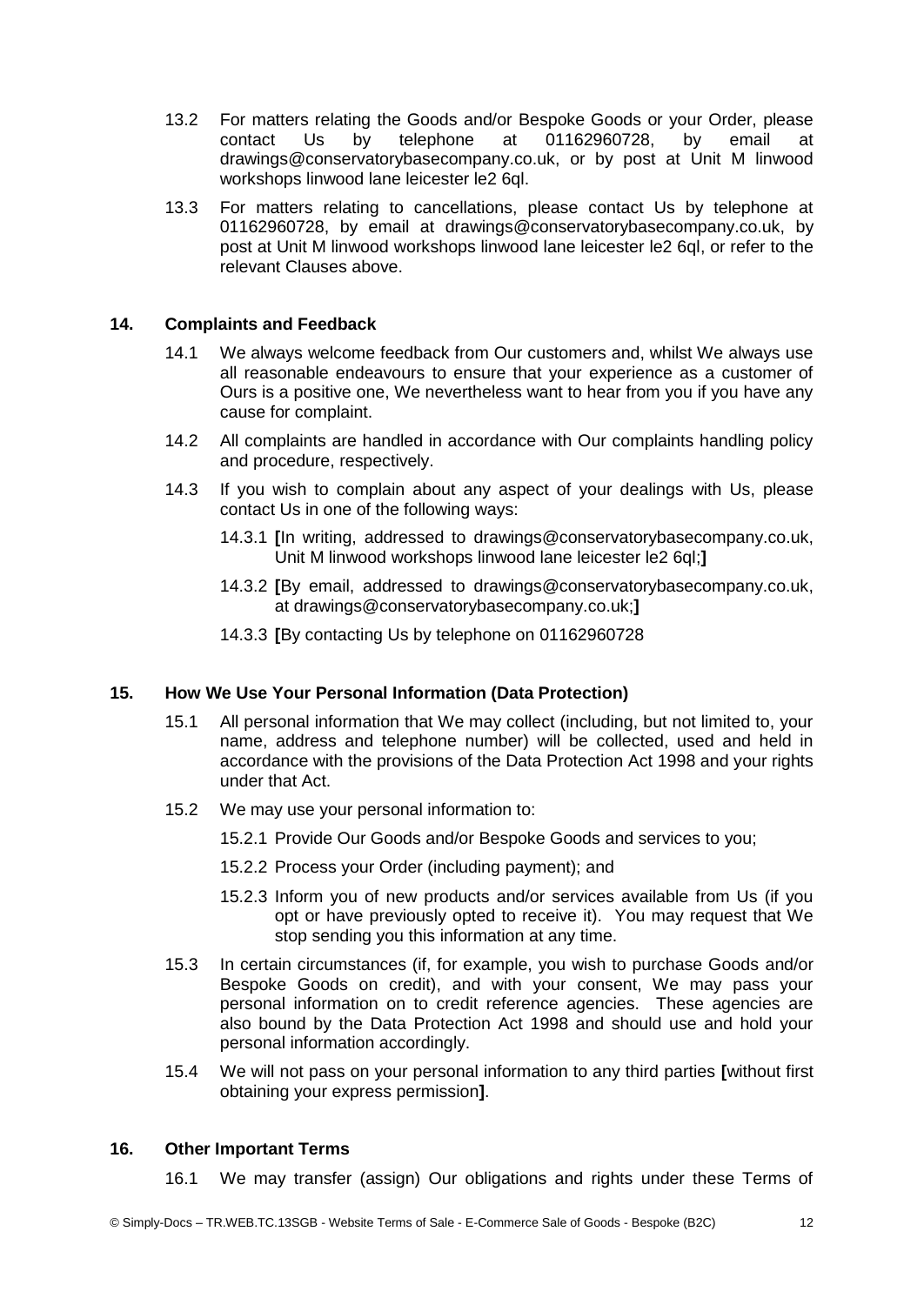Sale (and under the Contract, as applicable) to a third party (this may happen, for example, if We sell Our business). If this occurs, you will be informed by Us in writing. Your rights under these Terms of Sale will not be affected and Our obligations under these Terms of Sale will be transferred to the third party who will remain bound by them.

- 16.2 You may transfer (assign) the benefit of Our Goodwill Guarantee in Clause 12 to any person to whom you transfer ownership of the Goods after you have completed purchasing the Goods from Us (for example, by selling the Goods to that person or giving them the Goods as a gift). We may require that person to provide reasonable evidence that they are now the legal owner of the Goods in question, and the goods are still at the same address that they were delivered and fitted to and not resold or moved.
- 16.3 You may not transfer (assign) your other obligations and rights under these Terms of Sale (and under the Contract, as applicable) without Our express written permission. We may not permit the assignment if the goods are removed or taken down or resold.
- 16.4 The Contract is between you and Us. It is not intended to benefit any other person or third party in any way and no such person or party will be entitled to enforce any provision of these Terms of Sale. This is subject to sub-Clause 18.2 and any purchaser to whom the guarantee has been transferred under that sub-Clause will be entitled to enforce the guarantee.
- 16.5 If any of the provisions of these Terms of Sale are found to be unlawful, invalid or otherwise unenforceable by any court or other authority, that / those provision(s) shall be deemed severed from the remainder of these Terms of Sale. The remainder of these Terms of Sale shall be valid and enforceable.
- 16.6 No failure or delay by Us in exercising any of Our rights under these Terms of Sale means that We have waived that right, and no waiver by Us of a breach of any provision of these Terms of Sale means that We will waive any subsequent breach of the same or any other provision.
- 16.7 We may revise these Terms of Sale from time to time in response to changes in relevant laws and other regulatory requirements. If We change these Terms of Sale as they relate to your Order, We will give you reasonable advance notice of the changes and provide details of how to cancel if you will be affected and are not happy with them.

# **17. Law and Jurisdiction**

- 17.1 These Terms and Conditions, and the relationship between you and Us (whether contractual or otherwise) shall be governed by, and construed in accordance with the law of England & WalesNorthern Ireland**]**Scotland**.**
- 17.2 If you are a consumer, you will benefit from any mandatory provisions of the law in your country of residence. Nothing in Sub-Clause 19.1 above takes away or reduces your rights as a consumer to rely on those provisions.
- 17.3 If you are a consumer, any dispute, controversy, proceedings or claim between you and Us relating to these Terms and Conditions, or the relationship between you and Us (whether contractual or otherwise) shall be subject to the jurisdiction of the courts of England, Wales, Scotland, or Northern Ireland, as determined by your residency.
- 17.4 If you are a business, any disputes concerning these Terms and Conditions, the relationship between you and Us, or any matters arising therefrom or